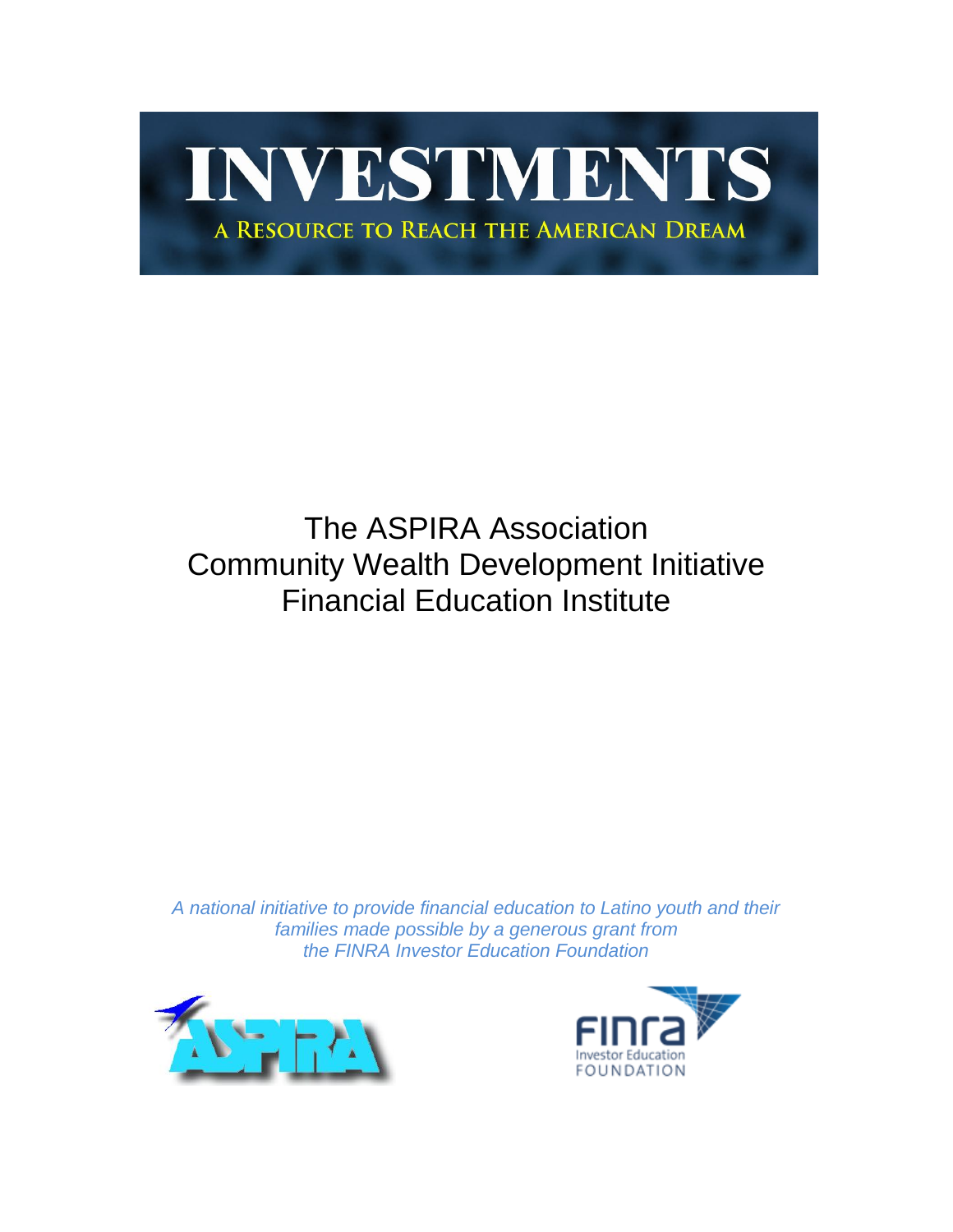## Table of Contents

### **Introduction**

| Introduction to Investing                                                 |
|---------------------------------------------------------------------------|
| <b>Introduction to Investments Options,</b>                               |
| <b>Risks and Allocations</b>                                              |
| <b>Investing in the Future of Your</b>                                    |
| <b>Children: Their Education</b>                                          |
| <b>Investing For Your Best Years:</b>                                     |
| <b>Retirement</b>                                                         |
| <b>Short-Term and Long-Term</b>                                           |
| <b>Investment Options</b>                                                 |
| Are your Investments Working the                                          |
| <b>Way you Expected?</b>                                                  |
| <b>Investment Industry Regulators and</b><br><b>Investment Protection</b> |
|                                                                           |

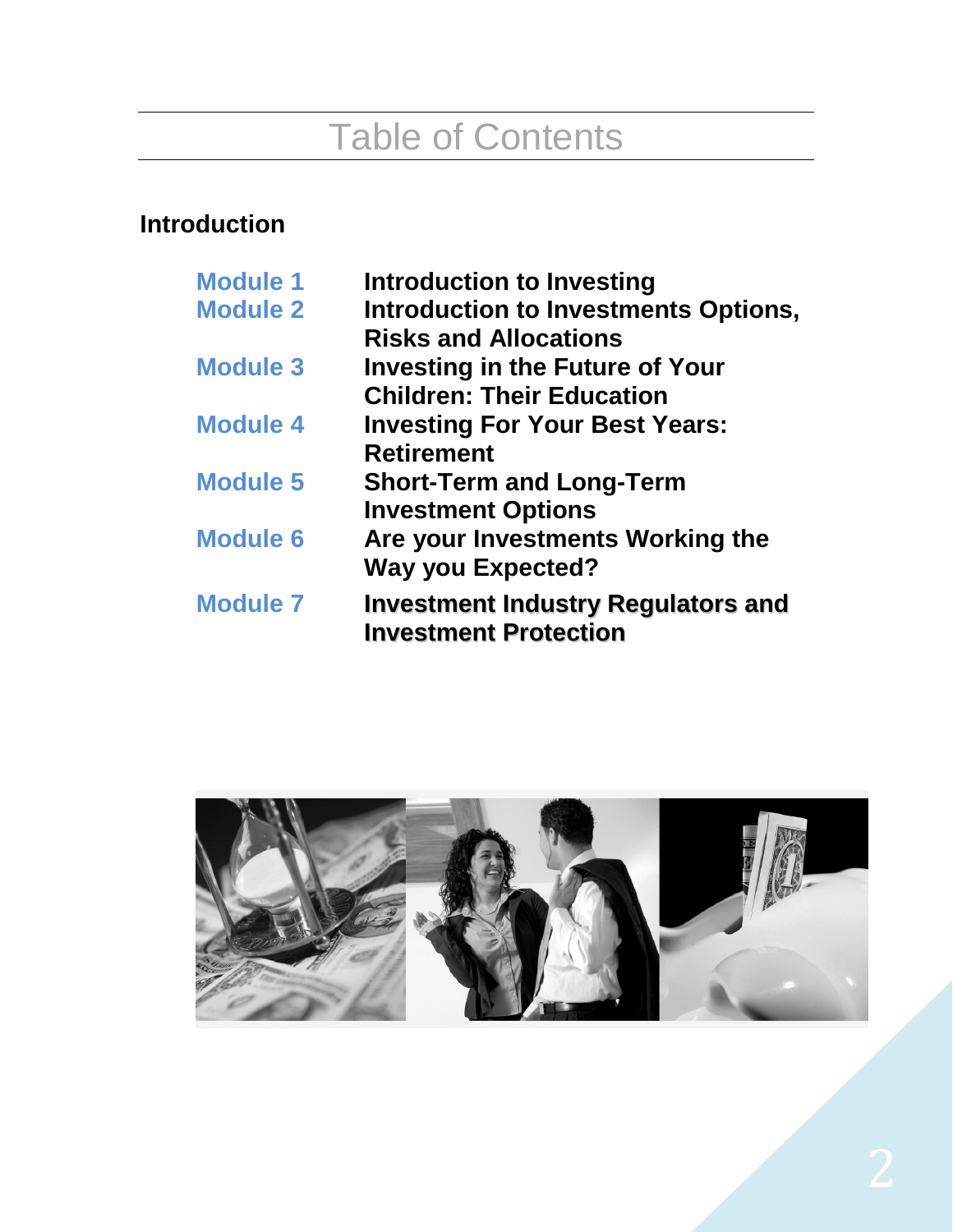## Introduction

### **INVESTMENTS, A RESOURCE TO REACH THE AMERICAN DREAM PROGRAM Presented by The ASPIRA Association**

*The goal of the initiative is the expansion of a national model for financial education and the development and implementation of investment education program for Latino youth and their families.*

In 1997, our founder Dra. Antonia Pantoja indicated "Aspira efforts have primarily focused on social services and the acquisition of new skills and knowledge through the formal processes of education. This work was done by organizing the community in order to identify its problems (economic, health, housing, employment), fight for recognition and representation in the political process, advocacy and struggle against individual and group incidents of institutional racism and discrimination, develop positive identity through the preservation of our culture, language, and learning about our history, and through the development of an informed and committed leadership that would problem solve and advocate for improving the quality of life for our community.

At no point in this process did we, as a community, put a substantial effort in having our community participating in the economic life of the larger society. Nor did we put a major effort into creating economic alternatives that would be more inclusive for our people. Our participation in the economic life of our own communities, in which we live, has been as workers and managers---but not as owners. We never thought of preparing the youth of ASPIRA for the ownership of businesses, of financial institutions, of industries, and of service business. ASPIRA concentrated on the preparation of professionals, in all careers, except in the spheres of business, entrepreneurship and finances that were significantly absent".

Some of the data pointing to the need of involving the Latino community in investing in their future is presented below:

Hispanic representation for the large investment establishments lagged  $\bullet$ behind the two 1990 Census figures for all the 1995-2000 EEO-1 reports. In 2000, Hispanic representation in the large establishments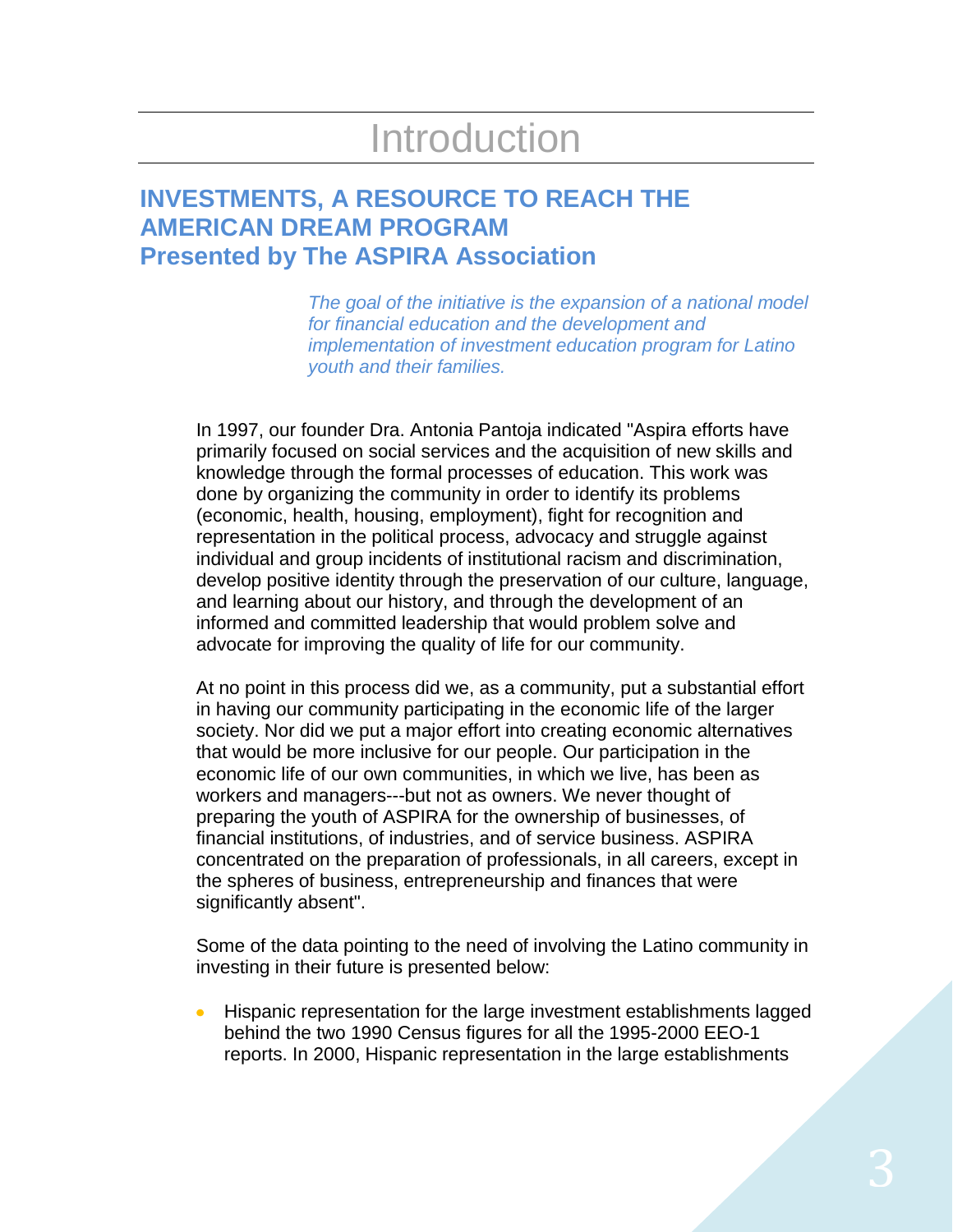was 3.0%. Hispanics made up 4.2% of the industry's officials and managers in 2000.

- Only 28% of Hispanic household heads ages 35 to 44, own stocks,  $\bullet$ bonds or other long-term financial assets, compared to 66 percent of whites.
- Hispanics under age 65 are less likely than Whites or Blacks to receive  $\bullet$ income from interest on savings and investments. In 2000, of all persons reporting interest income, only 5.3% were Hispanic, while 88.9% were White and 6.5% were Black.
- Hispanics workers and retirees are less likely than Whites or Blacks to  $\bullet$ receive income from dividends on stock or mutual fund shares. In 2000 of all persons 15 years old and over with income from dividends, 2.5% were Hispanic, while nine out of ten (92.5%) were White and 3.8% were Black.

In response to the low percentage of Latinos with investment accounts and employed in the investments industry, ASPIRA has developed this initiative designed to increase the number of Latinos investing. The proposed program goal will be accomplished by implementing the following program components:

- **Investments Curriculum:** A bilingual introduction to investments  $\bullet$ curriculum (English and Spanish) for students and young adults entitled "Investments, a Resource to Reach the American Dream" to be implemented on-site and available through the Web.
- $\bullet$ **Web-based Train-the-Trainer:** A web-casting train-the-trainer program to reach 120 Latino community-based organizations in the use of the curriculum and the career awareness strategy.
- **National Dissemination Strategy:** A national project  $\bullet$ dissemination strategy that will include Web-based materials dissemination, TV PSA's and talk-show participation on [HITN-TV,](http://www.hitn.tv/) the first and only media conduit offering educational, enriching and empowering content to our nation's fastest growing ethnic group.

The proposed initiative will directly impact 1,000 participants on-site in the cities of Chicago, IL; Bridgeport, CT; Philadelphia, PA; and Newark, NJ. Thousands are expected to use the curriculum online. In addition, 120 community-based organizations will be invited to participate in a Webbased train-the-trainer program.

The curriculum was designed with three strategic objectives in mind:

First: provide high school students with basic information about the importance of investing, and investments options.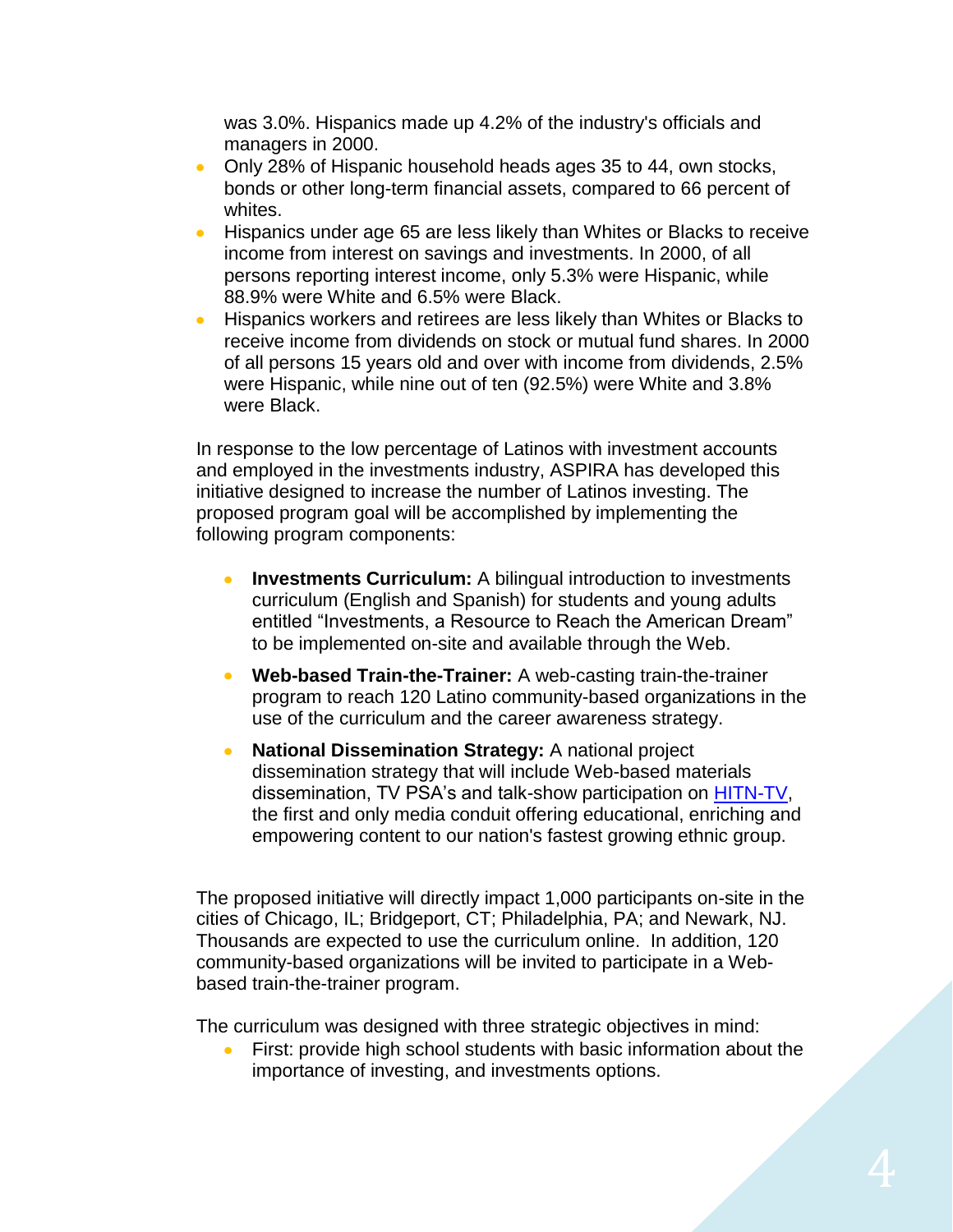- Second: provide Latino adults with no prior investment experience  $\bullet$ with basic information about why is important to invest, and investments options; looking forward to persuade them to invest for financing the education of their children and their retirement.
- Third: Latino adults with some investments experience (529 plans,  $\bullet$  . 401K, IRAs, etc.) will be provided with additional information on investment instruments and strategies.

Advanced Latino investors and program alumnae might take advantage of some of the topics as a refresher and join in the development of Investments Clubs affiliated to BetterInvesting [\(www.betterinvesting.org](http://www.betterinvesting.org/) ).

The following table suggests the lessons to be used for each of the target audiences.

| Module<br>Lesson<br>No.<br><b>No</b> |                   |                                     | <b>Adults</b>                             |                                           |  |  |  |  |
|--------------------------------------|-------------------|-------------------------------------|-------------------------------------------|-------------------------------------------|--|--|--|--|
|                                      | <b>Students</b>   | <b>Beginners</b>                    | Intermediate                              | Advanced                                  |  |  |  |  |
|                                      |                   |                                     |                                           |                                           |  |  |  |  |
| $\mathbf{1}$                         | M1.1              |                                     |                                           | $\overline{X}$                            |  |  |  |  |
|                                      | M1.2              | $\frac{X}{X}$<br>$\frac{X}{X}$      | $\frac{X}{X}$<br>$\frac{X}{X}$            | $\frac{\overline{X}}{\overline{X}}$       |  |  |  |  |
|                                      | M1.3              |                                     |                                           |                                           |  |  |  |  |
|                                      | M1.4              |                                     |                                           |                                           |  |  |  |  |
|                                      |                   |                                     |                                           |                                           |  |  |  |  |
| $\overline{2}$                       | M2.1              | $\overline{X}$                      |                                           |                                           |  |  |  |  |
|                                      | M2.2              | $\overline{\mathsf{x}}$             | $\frac{X}{X}$<br>$\frac{X}{X}$            |                                           |  |  |  |  |
|                                      | $M2.\overline{3}$ |                                     |                                           | $\frac{X}{X}$                             |  |  |  |  |
|                                      | M2.4              | $\overline{X}$                      |                                           |                                           |  |  |  |  |
|                                      |                   |                                     |                                           |                                           |  |  |  |  |
| 3                                    | M3.1              |                                     |                                           | $\overline{\mathsf{X}}$                   |  |  |  |  |
|                                      | M3.2              |                                     | $\frac{X}{X}$ $\frac{X}{X}$               |                                           |  |  |  |  |
|                                      | $M3.\overline{3}$ |                                     |                                           | $\frac{X}{X}$                             |  |  |  |  |
|                                      | M3.4              |                                     |                                           |                                           |  |  |  |  |
|                                      |                   |                                     |                                           |                                           |  |  |  |  |
| $\overline{\mathbf{4}}$              | M4.1              | $\underline{X}$                     | $\underline{X}$                           |                                           |  |  |  |  |
|                                      | M4.2              | X                                   | $\frac{X}{X}$                             | $\frac{X}{X}$ $\frac{X}{X}$ $\frac{X}{X}$ |  |  |  |  |
|                                      | M4.3              | $\overline{\mathsf{x}}$             |                                           |                                           |  |  |  |  |
|                                      | M4.4              |                                     |                                           |                                           |  |  |  |  |
|                                      | M4.5              | X                                   |                                           |                                           |  |  |  |  |
|                                      |                   |                                     |                                           |                                           |  |  |  |  |
| 5                                    | M <sub>5.1</sub>  | $\overline{X}$                      |                                           | X                                         |  |  |  |  |
|                                      | M5.2              |                                     |                                           |                                           |  |  |  |  |
|                                      | $M5.\overline{3}$ |                                     |                                           |                                           |  |  |  |  |
|                                      | M5.4              | $\times$                            | $\frac{X}{X}$ $\frac{X}{X}$ $\frac{X}{X}$ |                                           |  |  |  |  |
|                                      | M5.5              | $\frac{\overline{X}}{\overline{X}}$ |                                           |                                           |  |  |  |  |
|                                      | M5.6              |                                     | $\overline{\mathsf{x}}$                   |                                           |  |  |  |  |
|                                      | M5.7              |                                     |                                           | $\frac{\mathsf{X}}{\mathsf{X}}$           |  |  |  |  |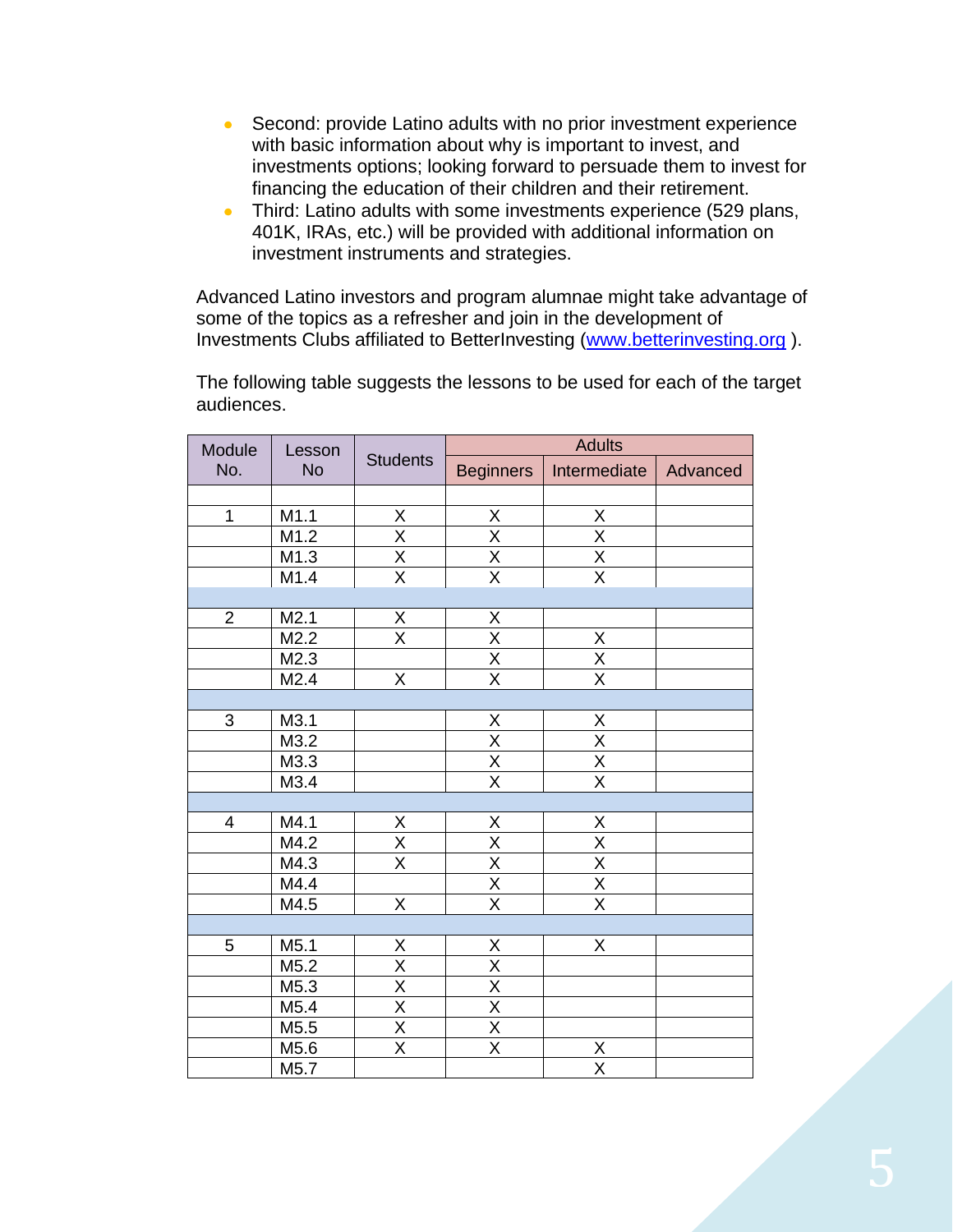| Module           | Lesson |                 |                  | <b>Adults</b> |          |
|------------------|--------|-----------------|------------------|---------------|----------|
| No.<br><b>No</b> |        | <b>Students</b> | <b>Beginners</b> | Intermediate  | Advanced |
|                  | M5.8   |                 |                  | х             |          |
|                  | M5.9   |                 |                  | Х             |          |
|                  |        |                 |                  |               |          |
| 6                | M6.1   | Χ               | Х                | Χ             |          |
|                  | M6.2   |                 |                  | х             |          |
|                  |        |                 |                  |               |          |
|                  | M7.1   | Χ               | Χ                | Х             | x        |
|                  | M7.2   |                 |                  |               |          |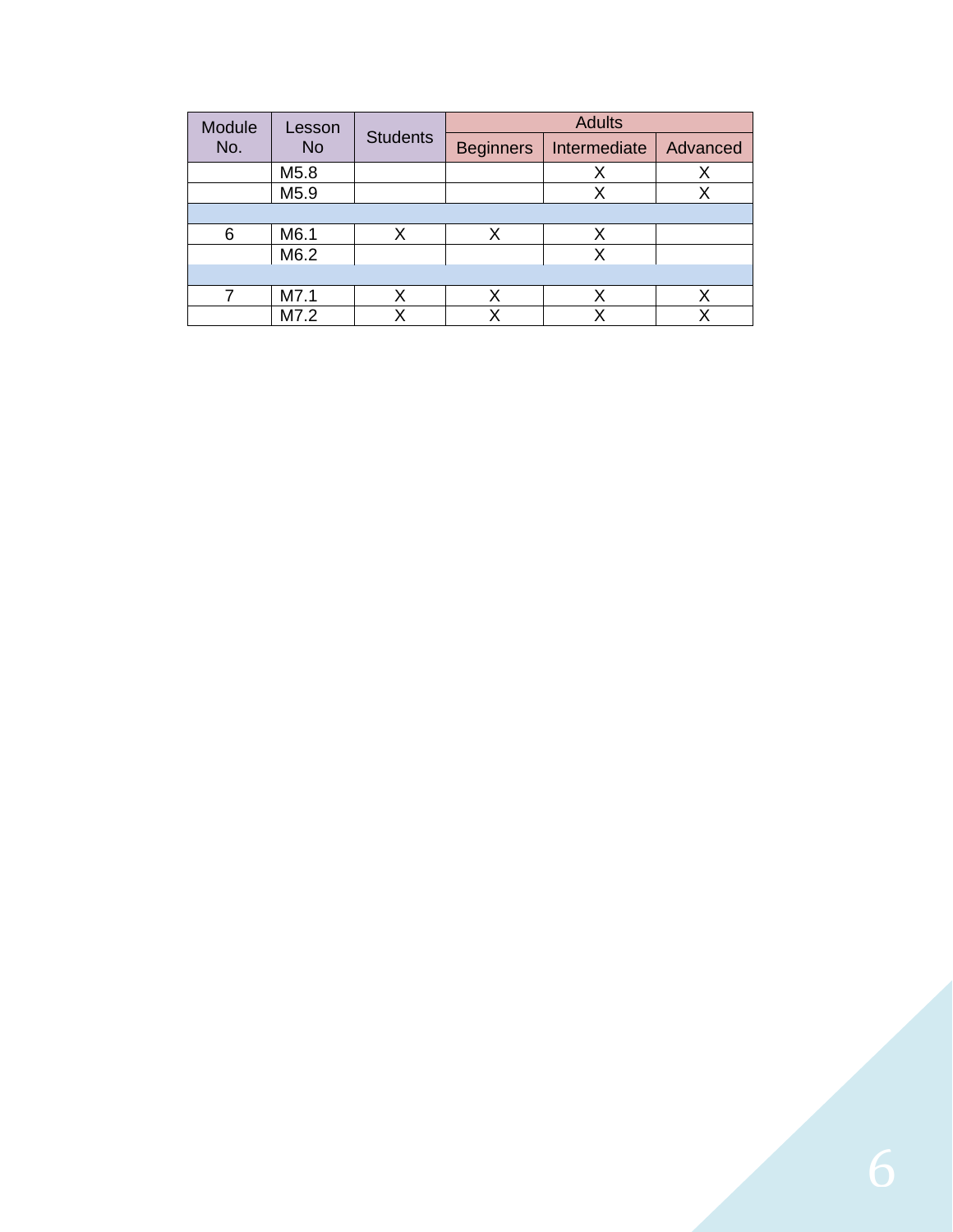#### **The ASPIRA Association**

The ASPIRA Association, a 501(C)3 organization, is a national Hispanic organization dedicated to developing the educational and leadership capacity of Latino youth and their families. Since 1961, ASPIRA has been working at the grass-roots level to provide programs that encourage Latino students to stay in school, prepare them to succeed in the educational arena, develop their leadership skills, and to serve their community. For more information about ASPIRA, please visit [http://www.aspira.org](http://www.aspira.org/)

In the most recent years, the ASPIRA Association has established its Community Wealth Education Initiative (CWDI). The CWDI is a major institutional milestone for ASPIRA. We are committed through this effort to create the next generation of Latino entrepreneurs to increase home ownership and financial literacy among our families, to generate wealth in our communities, and to develop the organizational capacity not only at ASPIRA communities but also among all Latino community organizations aimed to increase our sustainability for the betterment and expansion of our community services. In this effort, we are joined by our strategic partners like FINRA who are committed to this endeavor.